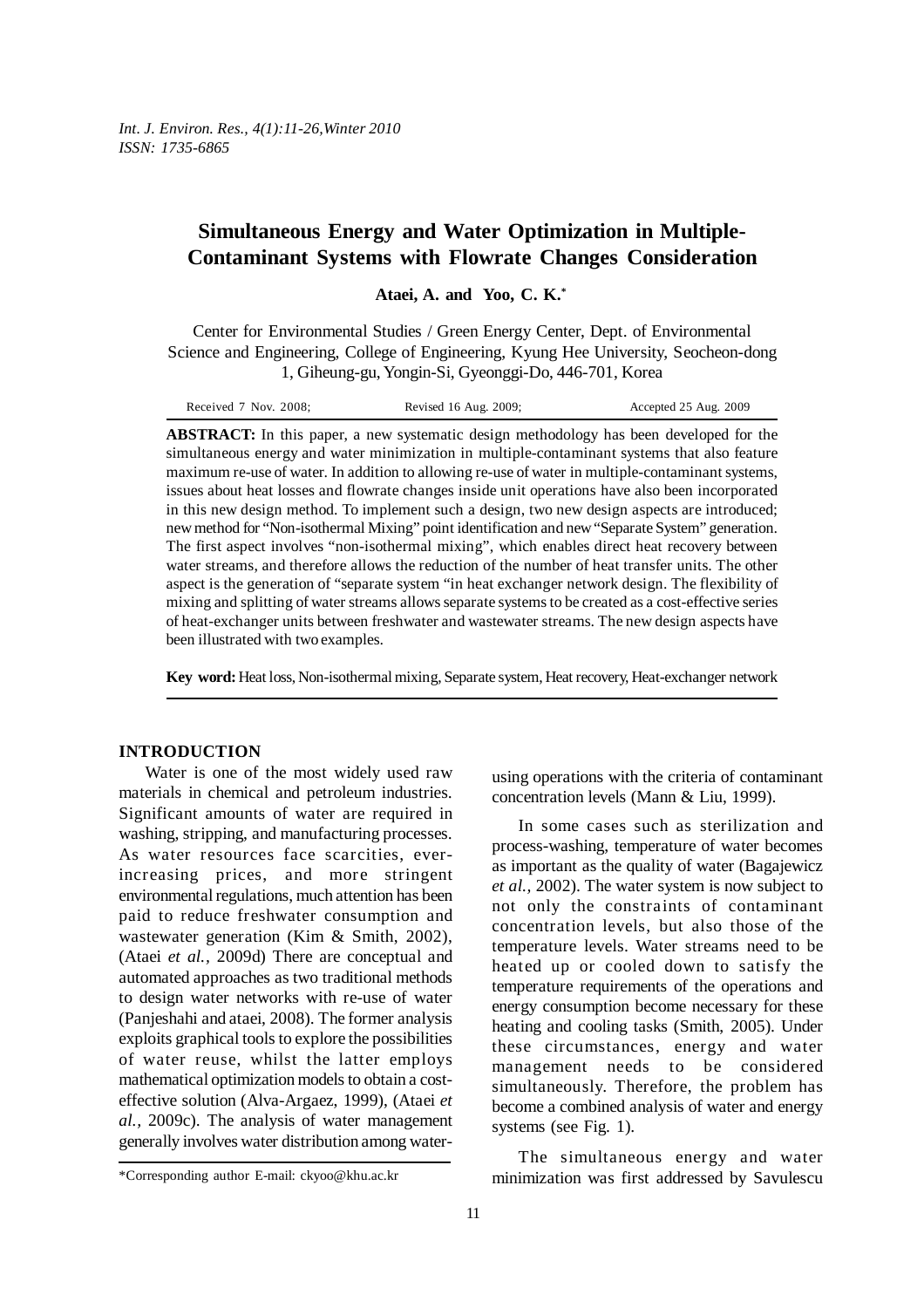

**Fig.1. Simultaneouse water and energy management**

(1999). In this methodology, several assumptions are made for problem simplification but these assumptions make the design inaccurate. Some of these assumptions are:

- Each water-using operation has a fixed temperature and runs isothermally.
- The water flowrate through an operation does not change.
- Only single contaminant operations are considered.

It should be noted that for particular operations, temperature of water changes and hence isothermally running assumption for practical water-using operations cannot be correct. Furthermore, in industrial practices, many waterusing operations have fixed flowrate requirements, such as in many vessel-cleaning operations (Young *et al.,* 2006). Also, there may be a fixed flowrate of water loss (e.g., cooling-tower evaporation) or gain (e.g., dewatering filter). Accordingly, the flowrate changes should be considered in design of water-using networks with minimum water and energy consumption. Savulescu design considers only the networks with single contaminant and the non-isothermal mixing point identification is based on water-pinch analysis and synthesis. Therefore, extension of this method for multiple contaminant problems may be tedious. Accordingly, An NLP model should be formulated to identify feasible non-isothermal mixing points, which satisfy minimum freshwater and utility requirements in both of single and multiple contaminant problems. Two main stages are suggested for simultaneous water and energy minimization through Savulescu methodology:

Stage 1: Two dimensional grid diagram for designing a water network.

Stage 2: Separate system approach for designing a heat exchanger network.

This method is a sequential approach that follows a set of design rules in the first stage, to provide a water network with less heat exchanger units required. These rules, however, do not always guarantee minimum utility requirement. In other words, the actual utility requirement of the design is higher than the utility target and the design with small number of heat exchangers could be obtained but with utility penalty. Furthermore, in the presented design method, temperature of some water streams in the network may increase to above the normal boiling temperature. This temperature increasing can cause many operational problems for the process; however, increasing of the process pressure, which suggested in this method, cannot be a no-cost and easy solution for these problems.In the second stage, the idea of generating separate systems to simplify a heat exchanger network design was introduced. Nevertheless, the generation of separate systems has not been fully explored from the recognition that a smaller number of heat exchanger units could be acquired. Moreover, the optimum heat transfer area in each separate system should be explored by introducing a tradeoff between the capital cost of heat exchanger and the power losses because of the pressure drops of each fluid to achieve minimum total annual cost. Accordingly, a new methodology should be developed to construct a water structure without the utility penalty and the increasing of water streams temperature to above the normal boiling point, and provide a heat exchanger network with minimum number of units and optimum heat transfer area.This paper addresses the simultaneous management of energy and water as an approach for multiple-contaminant systems with maximum re-use of water. In addition, the heat loss and water flowrate changes through operations have been considered in this new methodology. In other words, In addition to overcome the aforementioned limitations of Savulecsu design method, the simplifier assumptions of it have been relaxed in this new simultaneous water and energy minimization approach.The new simultaneous water and energy minimization technique has been tested through two illustrative examples. Related coding in GAMS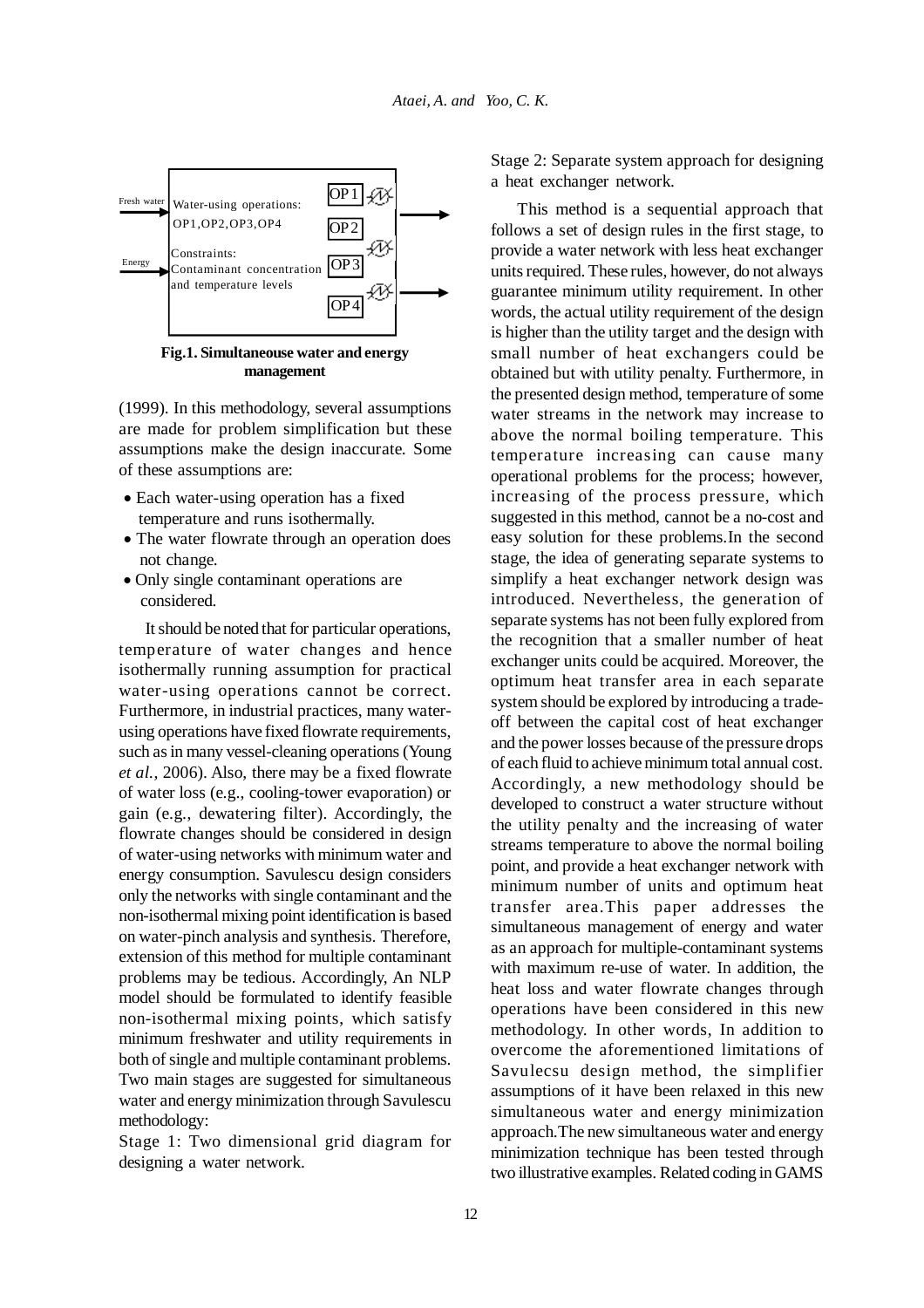optimization package was used for illustrative examples to get optimal values in the proposed design method computations.

#### **MATERIALS & METHODS**

The new systematic design methodology has been developed for the simultaneous management of energy and water in multiple-contaminant systems that also feature maximum re-use of water. In addition to allowing re-use of water, issues about heat losses and water flowrate changes inside unit operations have also been incorporated in this design method. The general features of the problem involve a set of waterusing operations with specifications of flowrates, temperature and contaminant concentration levels, a selection of water sources with different qualities, and a number of heat transfer units. It is desired to determine water and energy targets and specify the distribution of water among the water-using operations as well as the allocation of heat exchangers between these water streams in order to complete the overall network configuration.The new design method comprises two new design aspects; new method for "Non-isothermal Mixing" point identification to design a water network with the minimum freshwater and energy requirements and new "Separate System" generation for designing a heat exchanger network with minimum number of heat exchanger units and optimum heat transfer area. Moreover, in the proposed method, the optimum detail design of the heat exchanger related to each separate system can be achieved. Fig. 2 shows an example of the non-isothermal mixing area and separate systems in the cold and hot composite curves.

# **New Method for "Non-Isothermal Mixing" Point Identification**

Non-isothermal mixing enables direct heat recovery between water streams, and therefore allows the reduction of the number of heat transfer units. However, non-isothermal mixing can cause the degradation of temperature driving forces, and also reduces the number of possibilities of indirect heat transfer matching between hot and cold streams (Baldyga *et al.,* 1998). Thus, in the introduction of non-isothermal mixing, a water network without utility penalty should be considered.



**Fig. 2. "Non-isothermal Mixing" area and "Separate Systems" in the composite curves**

In this study, an NLP model is formulated to identify feasible non-isothermal mixing points, which satisfy not only the inlet requirements (temperature and contaminant concentration levels) of the operations but also achieve the minimum freshwater and utility requirements and create an overall water network with fewer number of heat exchanger units. By using this mathematical model, the water network design with small number of heat exchangers and minimum operating cost can be obtained without utility penalty. Fig. 3 depicts a general water-using operation  $i$ . Here, we define the operation with a fixed mass load of contaminant  $j(j=1,2,3)$ **,...,n** *contaminants*), to be transferred, ∆*mi*, *<sup>j</sup>*,*tot* , and with maximum allowable concentrations of contaminant  $j(j=1,2,3,...,n_{contaminants})$  at the inlet,  $C_{i,j,in}^{max}$ , and outlet,  $C_{i,j,out}^{max}$ , of the operation. We include inlet streams from the freshwater source at temperature  $T_0$  and heated to  $T_f$  with a flowrate,  $f_i(i=1,2,3,...,n_{operations})$ , as well as streams reused from other operations,  $k(k=1,2,3,...,n_{operations})$ , at a flowrate,  $X_{i,k}$ , temperature of  $T_{k,out}$  and a contaminant  $j(j=1,2,3,...,n_{contaminants})$  concentration,  $C_{k,i,out}$ . Likewise, we consider an outlet stream to wastewater treatment at a flowrate,  $W_i$ , temperature of  $T_{i,out}$  and a contaminant  $j(j=1,2,3,...,n_{contaminants})$  concentration,  $C_{i,i,out}$ , and outlet streams for reuse in other operations,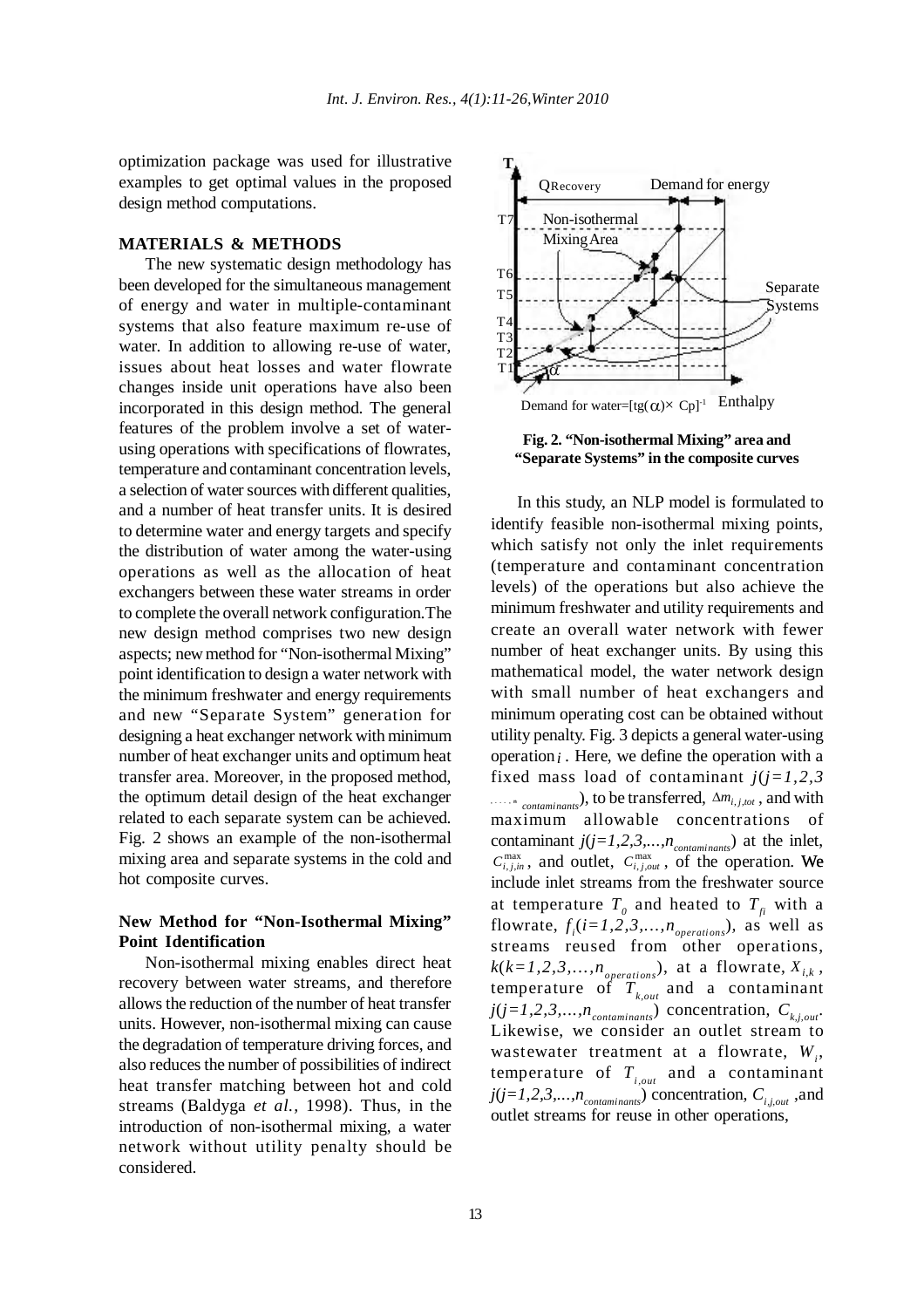

**Fig. 3. Illustration of the NLP model for non-isothermal mixing point identification in a multiple-contaminant system with flowrate changes consideration**

 $k(k=1,2,3,...,n_{operations})$  at flowrates,  $X_{k,i}$ , temperature of *Ti,out* and concentration of contaminant  $j(j=1,2,3,...,n_{\text{contaminants}}), C_{i,j,out}$ .

The total operating cost, as the objective function, is expressed in Eq. (1) (Ataei *et al.,* 2009a);

(1)

$$
Min \; OPCOST = C_w \sum_{i=1}^{n} f_i + C_e \sum_{i=1}^{n} Q_i
$$

We formulate the constraints governing water reuse from the maximum inlet and outlet concentrations as well as the fixed mass load of contaminants transferred in each operation. We calculate the average inlet concentration of contaminant *j*,  $C_{i,j,m}$ , by the flowrate-weighted average of the concentrations provided by the fresh water source and reused from other operations;

$$
C_{i,j,in} = \frac{\sum_{k \neq i} X_{i,k} C_{k,j,out}}{\sum_{k \neq i} X_{i,k} + f_i} \le C_{i,j,in}^{max} \tag{2}
$$

We relate the outlet concentration of contaminant *j* from operation *i*,  $C_{i,j,out}$ , to  $C_{i,j,in}$  and the change in concentration due to the fixed mass load of contaminant *j* transferred, ∆*mi*, *<sup>j</sup>*,*tot* , as follows:

(3)  

$$
C_{i,j,out} = C_{i,j,in} + \frac{\Delta m_{i,j,tot}}{\sum_{k \neq i} X_{i,k} + f_i} = C_{i,j,out}^{\max}
$$

Substituting for  $C_{i,in}$  from Eq. (2) into Eq. (3) gives;

$$
(4)
$$

$$
C_{i,j,out} = \frac{\sum_{k \neq i} X_{i,k} C_{k,j,out} + \Delta m_{i,j,tot}}{\sum_{k \neq i} X_{i,k} + f_i} = C_{i,j,out}^{max}
$$

By re-arranging Eqs. (3) and (4), a set of more linear constraints can be formed as follows;

$$
\sum_{k \neq i} [C_{i,j\,in}^{\max} - C_{k,j\,out}] X_{i,k} + C_{i,j\,in}^{\max} f_i \ge 0 \tag{5}
$$

$$
\sum_{k \neq i} [C_{i,j,out}^{\max} - C_{k,j,out}]X_{i,k} + C_{i,j,out}^{\max} f_i = \Delta m_{i,j,out} \times 10^3
$$

In addition, we include a mass balance on water around each operation *i* as follows;

$$
f_i + \sum_{j \neq i} X_{i,j} - W_i - \sum_{j \neq i} X_{j,i} = 0
$$
 (7)

We specify that all concentrations and flowrates be positive. The temperature of inlet water stream to the operation  $i$ ,  $T_{i,in}$  and the temperature of outlet water stream from the operation  $T_{i, out}$ , are fixed and known parameters. The constraint related to the fixed and known amount of inlet water temperature can be expressed as Eq. (8);

$$
(8)
$$

$$
T_{i,h}\left[ (\sum_{j\neq i} X_{i,j}) + f_i \right] = \left[ (\sum_{j\neq i} T_{j,\rho u} X_{i,j}) + T_{fi} f_i \right]
$$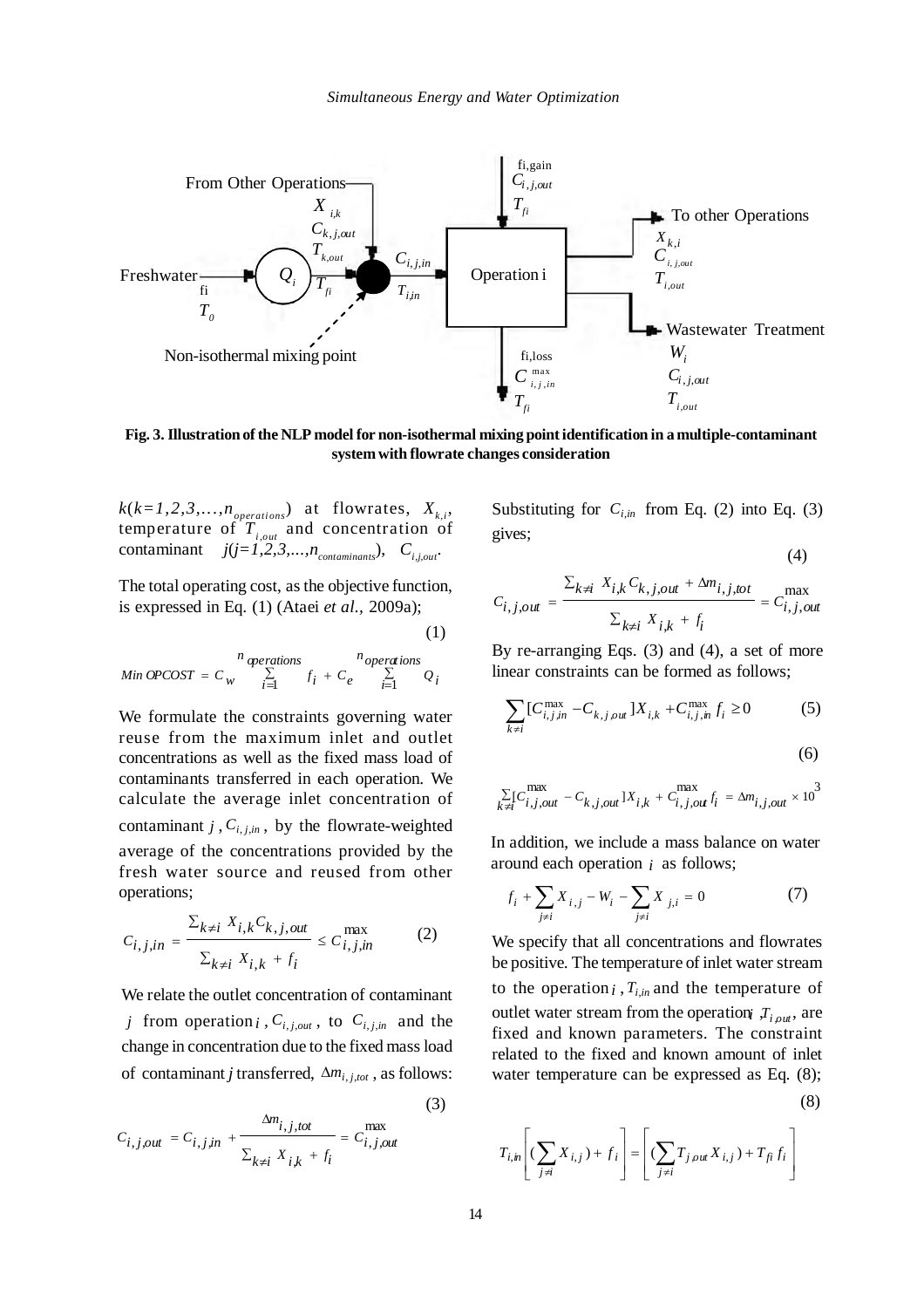The energy requirement for heating of the inlet freshwater to the operation *i* from temperature  $T_0$  to  $T_f$  is given by Eq.(9);

$$
Q_i = Kf_i C_p (T_{fi} - T_o)
$$
\n(9)

The nonlinear program to optimize the water-using network, without water flowrate changes consideration, is to minimize the total operating cost, *OPCOST* expressed in Eq. (1), subject to Eqs. (5), (6), (7), (8) and (9).As we develop constraints for mathematical optimization, we have a greater freedom to tailor our model for the type of waterusing operations involved. For non-isothermal mixing point identification in water networks with water flowrate changes, (water gain, water loss and fixed water flowrate), the presented NLP model should be revised.For a water gain, we can formulate the constraints governing water reuse from the maximum inlet and outlet concentrations as well as the fixed mass load of contaminant *j* transferred in each operation just as in Eqs. (5) and (6). However, we include an increase in the flowrate through operation  $i$ ,  $f_{i, gain}$ . The mass balance on water around each operation  $i$  with only a water gain becomes;

$$
f_i + \sum_{k \neq i} X_{i,k} + f_{i, \text{gain}} - W_i - \sum_{k \neq i} X_{k,i} = 0 \tag{10}
$$

When Eq. (10) is included in place of Eq. (7) as a mass balance on water, the optimization procedure will make an additional flowrate of  $f_{i, gain}$  available for reuse from operation  $i$ . Equations (5) and (6) remain valid as the constraints on the limiting inlet and outlet concentrations for operation *i* , respectively. In this condition, the constraints governing inlet and outlet water temperatures as well as fresh water heating from temperature  $T<sub>0</sub>$ to  $T<sub>f</sub>$  just as in Eqs. (11) and (12). Therefore, Eqs.  $(11)$  and  $(12)$  should be included in place of Eqs. $(8)$ and (9).

$$
\left[\sum_{i, in} \left[ (\sum_{j \neq i} X_{i,j}) + f_{i} + f_{i, gain} \right] \right] =
$$
\n
$$
\left[ (\sum_{j \neq i} T_{j,out} X_{i,j}) + T_{fi} \left( f_{i} + f_{i, gain} \right) \right]
$$
\n(11)

$$
Q_i = K \left( f_i + f_{i, \text{gain}} \right) C_p \left( T_{fi} - T_o \right) \tag{12}
$$

However, if we wish to include a water loss at the limiting inlet concentration of contaminant *j* , we must modify both constraints on the limiting inlet and outlet concentrations as well as the water balance. The average inlet concentration of contaminant *j*,  $C_{i,j,in}$ , is given by the flowrateweighted average of the concentrations from all other operations and the freshwater. Note that the numerator contains a term,  $f_{i, loss} C_{i, j, in}^{\max}$ , to account for a water loss at the limiting inlet concentration of contaminant *j*, to operation  $i$ ;

$$
C_{i, jjn} = \frac{\sum_{k \neq i} X_{i,k} C_{k, j, out} - f_{ij, os} C_{i, j, in}^{\max}}{\sum_{k \neq i} X_{i,k} + f_i - f_{ij, os}} \le C_{i, j, in}^{\max}
$$

(13)

(16)

The outlet concentration is the sum of the average inlet concentration of contaminant  $j$ ,  $C_{i,j,m}$ , and the change in concentration of contaminant *j* due to the fixed mass load of contaminant *j* transferred,  $\Delta m_{i,j}^{fixed}$  by only the flowrate of water that passes completely through the operation;

(14)  

$$
C_{i,j,out} = C_{i,j,in} + \frac{\Delta m_{i,j,out}}{\sum_{k \neq i} X_{i,k} + f_i - f_{ilos}} = C_{i,j,out}^{\max}
$$

Substituting for  $C_{i,i,m}$  from Eq. (13) into Eq. (14) gives; (15)

$$
C_{i,j,out} = \frac{\sum_{k \neq i} X_{i,k} C_{k,j,out} - f_{i,loss} C_{i,j,h}^{\text{max}} + \Delta m_{i,j,out}}{\sum_{k \neq i} X_{i,k} + f_i - f_{i,loss}} = C_{i,j,out}^{\text{max}}
$$

We rearrange Eqs. (14) and (15) to form another linear constraint as follows;

$$
\sum_{k \neq i} [C_{i,j,out}^{max} - C_{k,j,out}]X_{i,k} + C_{i,j,out}^{max} f_i
$$
  
-  $f_{i,loss}[C_{i,j,out}^{max} - C_{i,j,in}^{max}] = \Delta m_{i,j,out} \times 10^3$ 

In addition, we form a mass balance on water around each operation *i* ;

$$
f_i + \sum_{k \neq i} X_{i,k} - f_{i,loss} - W_i - \sum_{k \neq i} X_{i,k} = 0 \tag{17}
$$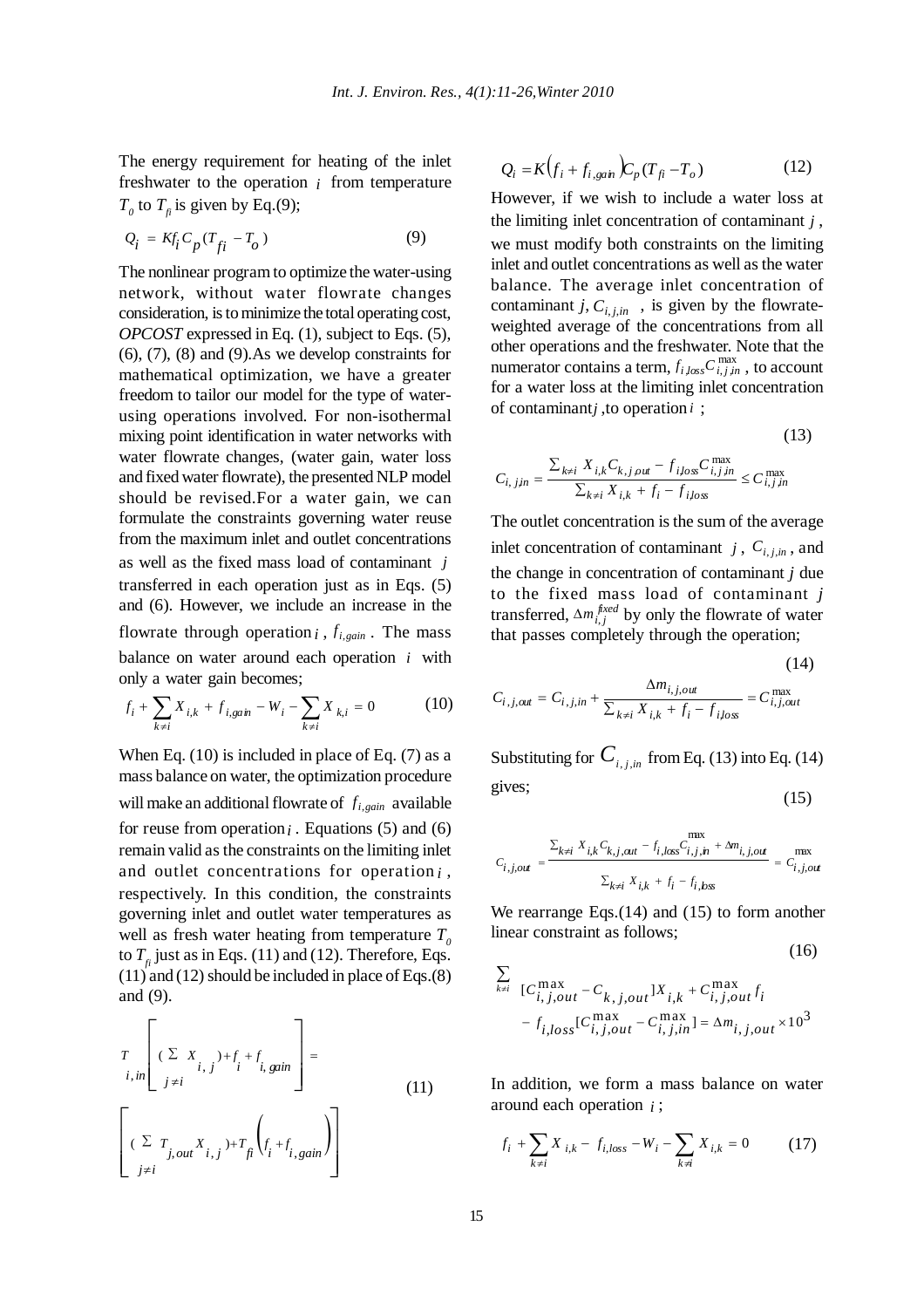Equations (8) and (9) remain valid as the constraints on the inlet water temperature to operation *i* and heating of the inlet fresh water to operation *i* from temperature  $T_{0}$  to  $T_{fi}$ , respectively.We may choose to model an operation *i* with a fixed flowrate  $(f_i^{fixed})$  while maintaining maximum inlet and outlet concentrations. A water balance across the operation gives;

$$
f_i + \sum_{k \neq i} X_{i,k} = W_i + \sum_{k \neq i} X_{k,i} = f_i^{\text{ fixed}}
$$
 (18)

Equations (5) and (6) remain applicable to the constraints on the inlet and outlet concentrations, respectively. Also Eqs. (8) and (9) remain valid as the constraints on the inlet water temperature to operation *i* and heating of the inlet fresh water to operation from temperature  $T_0$  to  $T_{fi}$ , respectively.The presented NLP model can be a useful tool to determine water and energy targets and specify the distribution of water among the water-using operations with and without flowrate changes consideration.After the connections between operations are established by using the above mentioned model, heat exchanger network design is considered to complete the overall network configuration. In the next section, a new separate system approach will be introduced to design the heat exchanger network.

### **New Method for "Separate System" Generation**

Once the non-isothermal mixing for the water re-use streams is completed, the remaining design is to identify the matching of water streams by generating separate systems and appropriate location of separate systems. The remaining problem of heat recovery involves only fresh water streams as cold streams and wastewater streams as hot streams, which enables a simple heat exchanger network design with fewer heat transfer units (Kim *et al.,* 2001). To design a costeffective heat exchanger network for the water system, new separate system generation has been developed. As each separate system represents a heat transfer unit between hot and cold streams, the number of separate systems should be minimized in order to achieve the minimum number of heat exchanger units. Besides, the temperature driving forces in each separate system should be maximized to reduce heat transfer area (Savulescu *et al.,* 2002). Moreover, the optimum heat transfer area in each separate system should be explored by introducing a trade-off between the capital cost of heat exchanger and the cost related to compensation of pressure drops in tube and shell sides, for achieving the minimum total annual cost. Therefore, the concept of new separate system approach intends to create minimum number of separate systems and optimum heat transfer area in each separate system. The procedure of the new separate system approach is based on the five steps as follows:

### *Step 1; Construct the energy composite curves*

The initial energy composite curves are generated based on individual thermal stream data extracted from the water network. As shown in Fig. 2. the minimum demand for fresh water can be targeted by the slope of the fresh water supply line from the cold composite curve. The energy target obtained from the analysis of these composite curves is the same as the value of energy consumption estimated in the stage of nonisothermal mixing point identification.

# *Step 2; Minimize the number of separate systems*

In order to achieve the minimum number of separate systems and consequently fewer heat transfer units, separate systems should be generated following kink points on the composite curve with fewer kink points. Then, the boundaries of separate systems can be defined at kink points from the selected curve.

### *Step 3; Maximize temperature driving force in each separate system.*

The creation of separate systems involves non-isothermal stream mixing in order to achieve the temperatures required by the water-using operations. Through non-isothermal mixing of hot wastewater streams, the hot composite curve should be modified to maintain maximum driving force in each separate system for reducing the heat transfer area.

# *Step 4; Determine water distribution between separate systems and operations*

Since some modifications have been made to the composite curves, water distribution between the separate systems and the operations should be determined. The water distribution involving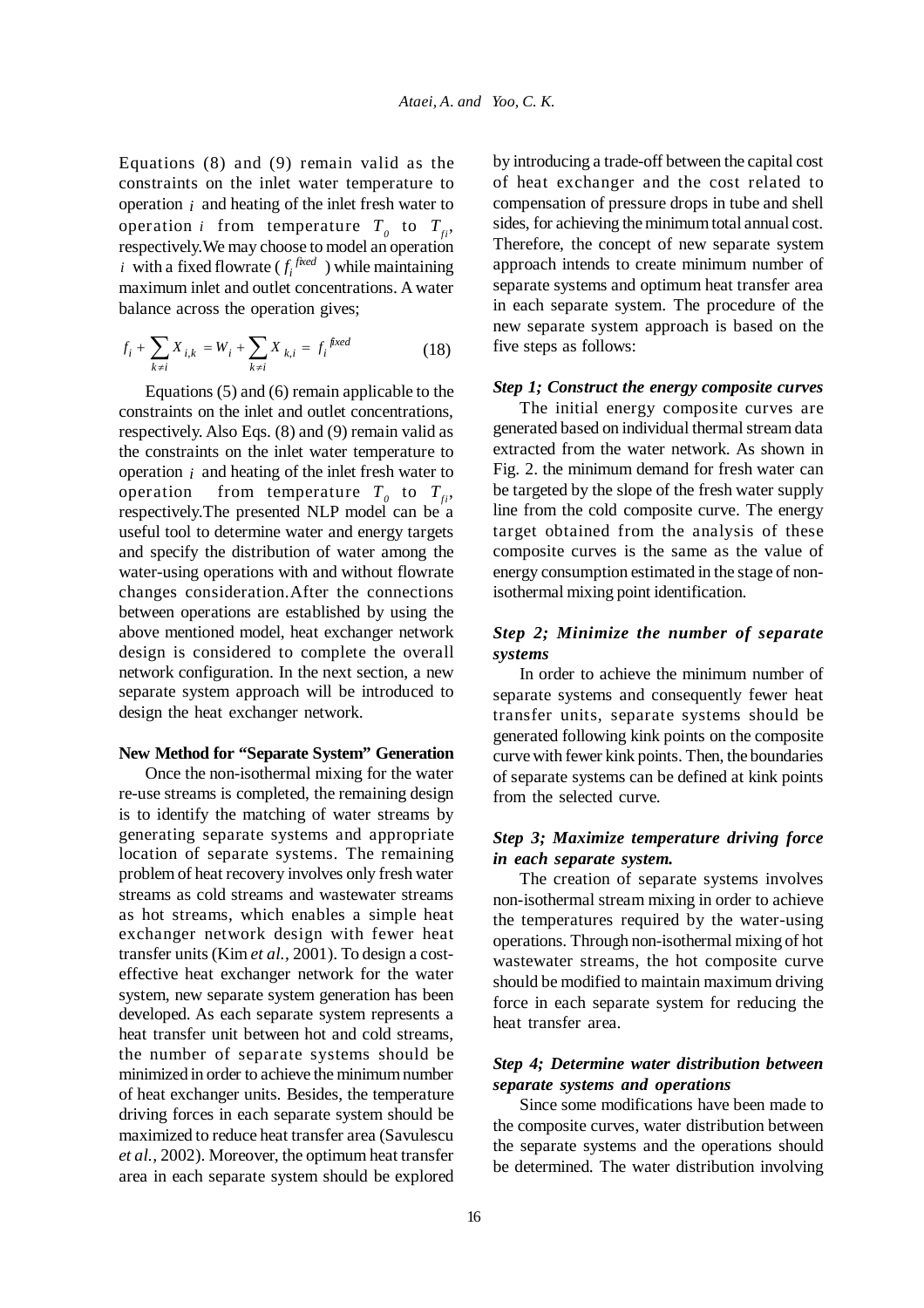non-isothermal mixing of wastewater streams can be carried out by solving a simple series of mass and heat balance equations.

### *Step 5; Optimize heat transfer area in each separate system*

After determination of cold and hot streams in each separate system in *step 4*, the optimum heat transfer area in each separate system should be explored by introducing a trade-off between the capital cost of heat exchanger and the cost related to compensation of pressure drops in the tube side and shell side, for achieving the minimum total annual cost.

Here we examine a procedure for optimizing the heat transfer area in each separate system. We assume the heat exchanger, which represented by each separate system, is a baffled shell-and-tube, single-pass, counter flow heat exchanger (Fig. 4). in which the tube fluid is in turbulent flow but no change of phase of fluids takes place in the shell or tubes. It should be noted that the inlet and outlet flowrates and temperatures to and from the tube side and shell side of the heat exchanger in each separate system are known in this stage (Edgar *et al.,* 2001). Also, the tube spacing and tube inside and outside diameters should be specified a priori by the designer (Nordman & Berntsson, 2001). Note that the presented optimization procedure is specified for a general separate system *j*. Thus, this procedure should be carried out for each of separate systems individually.The total cost of the heat exchanger in the separate system *j*, as the objective function in dollars per year, is formulated as follows (Ataei *et al.,* 2009c);



**Fig. 4. Illustration of the NLP model for optimization of the heat transfer area in a general**  $\mathbf{s}$ eparate system j. (Key:  $\Delta t_{1f} = T_{1f} - t_{1f}$  cold-end **temperature difference;**  $\Delta t_{2f} = T_{2f} - t_{2f}$  warm**end temperature difference)**

$$
MinTC_j = A_{oj}(C_{Aj} + C_{ij}E_{ij} + C_{oj}E_{oj})
$$
\n(19)

The rate of indirect heat transfer in the separate system *j* is given in Eq.(20) (Polley *et al.,* 1990);

$$
q_j = F_{ij} U_{oj} A_{oj} \frac{\Delta t_{2j} - \Delta t_{1j}}{\Delta t_{2j}}
$$
(20)

 $F_{tj}$  is unity for a single-pass exchanger for the separate system  $j$  (Glavic, 2001).  $U_{oj}$  is given by the values of  $h_{oi}$ ,  $h_{ii}$ , and the fouling coefficient  $h_{ij}$  in the separate system *j*, as follows (Polley & Panjeshahi, 1991);

$$
\frac{1}{U_{oj}} = \frac{1}{f_{Aj}h_{ij}} + \frac{1}{h_{oj}} + \frac{1}{h_{ij}}
$$
 (21)

 $h_{tj}$  is a combined coefficient for tube wall and dirt films, based on tube outside area. This parameter is expressed in Eq.(22) (Jarzebski *et al.,* 1977), (Ramalho &Alabastro, 1966);

$$
\frac{1}{h_{ij}} = \frac{l'_j A_{oj}}{k_{wj} A_{lmj}} + \frac{A_{oj}}{h_{f,j} A_{ij}} + \frac{1}{h_{f,j}}
$$
(22)

Cichelli and Brinn (1956) showed that the annual pumping cost terms in Eq. (19) could be related to  $h_{ij}$  and  $h_{oj}$  by using friction factors for tube flow and shell flow;

$$
E_{ij} = \varphi_{ij} h_{ij}^{3.5}
$$
 (23)

$$
E_{oj} = \varphi_{oj} h_{oj}^{4.75}
$$
 (24)

The coefficients  $\varphi_{ij}$  and  $\varphi_{oj}$  depend on fluid specific heat, thermal conductivity, density and viscosity as well as the tube diameters in the separate system  $j$ .  $\varphi_{oj}$  is based on either in-line or staggered tube arrangements.If we substitute for  $E_{ii}$ ,  $E_{oi}$  in Eq. (19), the resulting objective function can be expressed as Eq.(25) (Woods *et al.,* 1976); (25)

$$
Min \, TC_j = C_{Aj} A_{oj} + C_{ij} \, \varphi_{ij} h_{ij}^{3.5} A_{oj} + C_{oj} \varphi_{oj} h_{oj}^{4.75} A_{oj}
$$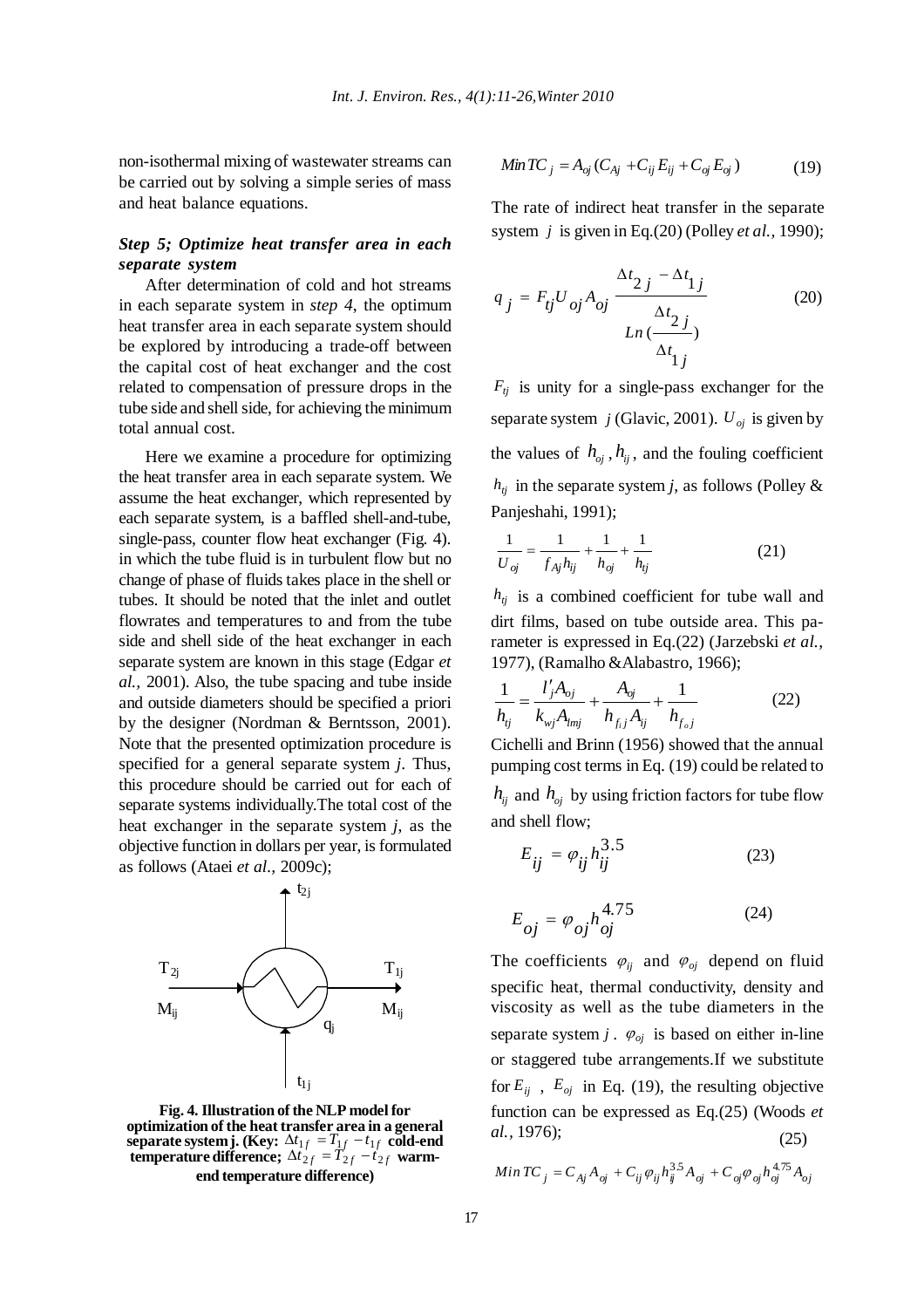To accommodate the constraint on the fixed and known indirect heat transfer rate in the separate system  $j$ , a Lagrangian function  $L_j$  is formed by augmenting  $TC_i$  with Eq. (26), using a Lagrange multiplier  $\omega_i$  as follows (Ataei *et al.*, 2009a);  $\overline{\mathcal{L}}$  $\Gamma$ 

$$
L_j = TC_j + \omega_j \left[ \frac{F_{ij}(\Delta t_{2j} - \Delta t_{1j})}{Q_j Ln\left(\frac{\Delta t_{2j}}{\Delta t_{1j}}\right)} - \frac{1}{U_{oj}A_{oj}} \right]
$$
(26)

Eq. (26) can be differentiated with respect to four variables  $(h_{ii}, h_{oi}, \Delta t_{2i} \text{ and } A_{oi})$ . After some rearrangement, a relationship between the optimum  $h_{oj}$  and  $h_{ij}$  can be obtained as follows (McAdams, 1954);

$$
h_{oj} = \left(\frac{0.74C_{ij}\varphi_{ij}f_{Aj}}{C_{oj}\varphi_{oj}}\right)^{0.17}h_{ij}^{0.78}
$$
 (27)

The value of  $h_{ij}$  in the separate system *j* can be obtained by solving the following equation;

 $(28)$ 

$$
C_{Aj} - 2.5C_{ij}\varphi_{ij}h_{ij}^{3.5} - 2.91(C_{oj}\varphi_{oj})^{0.17}
$$

$$
(C_{ij}\varphi_{ij}f_{Aj})^{0.83}h_{ij}^{3.72} - \frac{3.5C_{ij}\varphi_{ij}f_{Aj}h_{ij}^{4.5}}{h_{ij}} = 0
$$

Accordingly, the following algorithm can be used to obtain the optimal values of heat transfer coefficients, power loss inside and outside tubes because of pressure drops and heat transfer area in the separate system *j* without the explicit calculation of  $\omega_i$ ;

I.Solve for  $h_{ij}$  from Eq. (28).

II.Obtain 
$$
h_{oj}
$$
 from Eq. (27).

III.Calculate  $U_{oj}$  from Eq. (21).

IV. Determine  $E_{ij}$  and  $E_{oj}$  from  $h_{ij}$  and  $h_{oj}$  *lusing* Eqs. (23) and (24).

V.Calculate  $A_{ai}$  from Eq. (20).

Note that steps  $\tilde{I}$  to V require that several nonlinear equations be solved one at a time.

# **Optimal Detail Design of the Heat Exchanger Related to Each Separate System**

Once the optimal four variables  $(h_{i,j}, h_{i,j}, \Delta t_{i,j})$ *and*  $A_{\alpha}$ ) were calculated in the previous stage, the physical dimensions of the heat exchanger in each separate system can be determined. Accordingly, the following algorithm can be used to obtain the optimal detail design of the heat exchanger related to each separate system;

I. Determine the optimal  $v_{ii}$  and  $v_{oi}$  from  $h_{ii}$  and  $h_a$  using the appropriate heat transfer correlations (McAdams, 1954); recall that the inside and outside tube diameters are specified a priori.

II. The number of tubes  $N_{ij}$  can be found from a mass balance as follows;

$$
V_{ij} N_{ij} \frac{\pi D_{ij}^2}{4} = KM_{ij}
$$
 (29)

III. The length of the tube can be found from Eq. (30);

$$
A_{_{oj}} = N_{_{ij}} \pi D_{_{oj}} L_{_{ij}} \tag{30}
$$

 $N_{tij}$  from  $N_{tj}$  based on either square pitch or equilateral IV. The number of clearances can be found

pitch. The flow area  $S_{oj}$  is obtained from  $v_{oj}$ (flow normal to a tube bundle). Finally, baffle spacing (or the number of baffles) is computed from  $S_{oj}$ ,  $A_{oj}$ ,  $N_{ti}$  and  $N_{ci}$ .

### **RESULTS & DISCUSSION**

The application of the new simultaneous water and energy minimization technique presented in this paper is demonstrated on two different examples. The design specifications for both of examples have been given in Table 1. As presented in Table 1. the temperature of the fresh water supply in these examples is assumed to be fixed  $(20 °C)$  and the effluent discharge temperature is assumed to be 30°C. Therefore, heat can be recovered from the effluent until  $\Delta T_{\text{min}}$  (10 °C) is achieved.

#### *Example 1*

The first example is a multiple-contaminant problem without water flowrate changes but with heat loss inside unit operations. The limiting waterusing operations data of example 1 are given in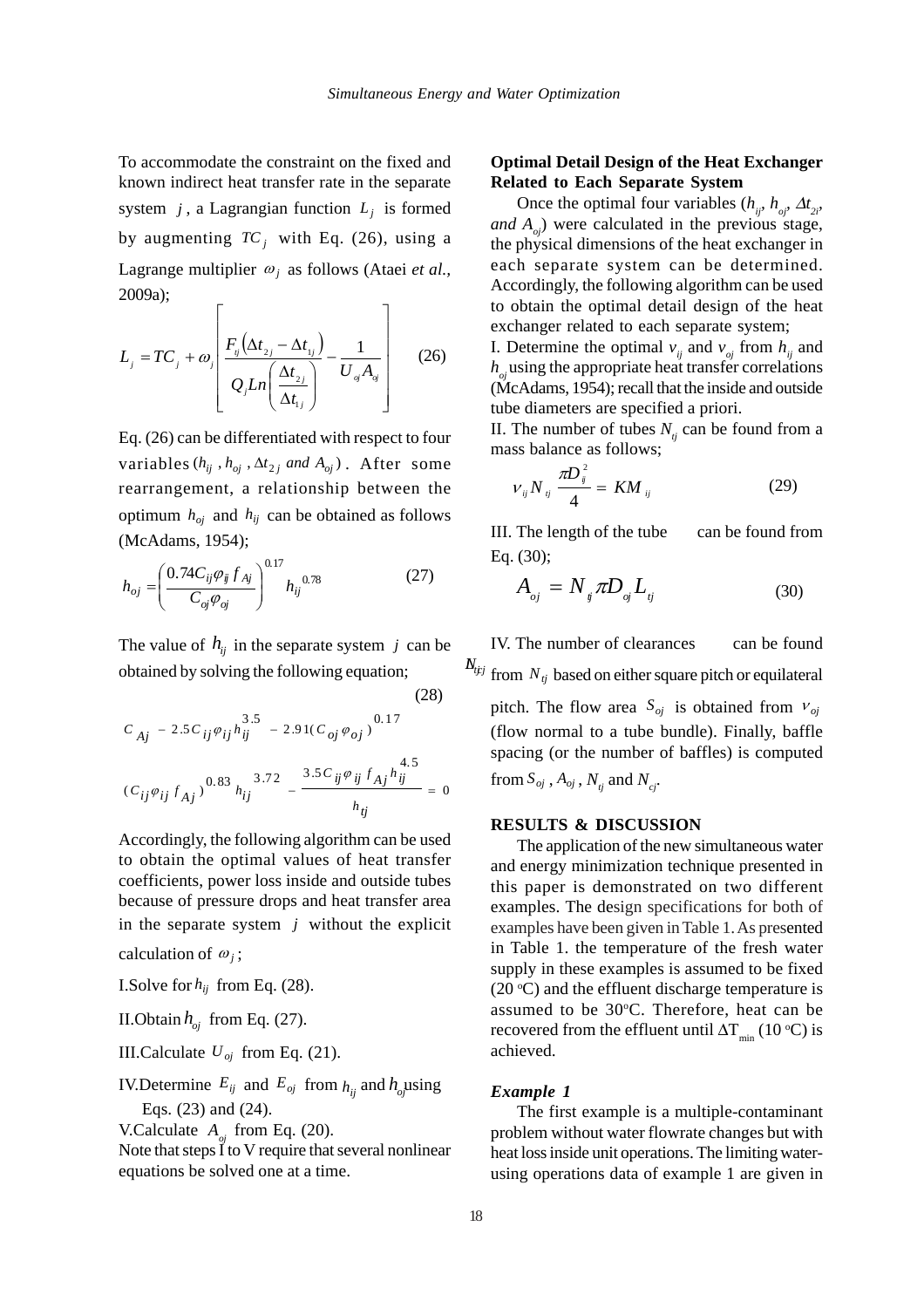Table 2. Applying the new NLP model to illustrative example 1, through the commercial mathematical optimization software package GAMS, an optimum water network, which can achieve both minimum freshwater (70 t/h) and hot utility (1983.3 kW) consumption, is identified in Fig. 5.

**Table 1. Design specifications of examples 1 and 2**

| Process specifications and economical data                                                                         |                     |  |  |  |
|--------------------------------------------------------------------------------------------------------------------|---------------------|--|--|--|
| Fresh water supply<br>temperature,                                                                                 | 20                  |  |  |  |
| Environmental temperature<br>discharge limit, <sup>o</sup> C                                                       | 30                  |  |  |  |
| Specific heat capacity for<br>water and wastewater streams,<br>$kJ/kg^0C$                                          | 4.2                 |  |  |  |
| Cost of fresh water, \$/t                                                                                          | 0.26                |  |  |  |
| Cost of hot utility, \$/kWh                                                                                        | 0.005               |  |  |  |
| Cost of cold utility, \$/kWh                                                                                       | 0.000625            |  |  |  |
| Cost of supplying 1 kW<br>electricity to pump shell side<br>fluid, \$/kWh                                          | 0.05                |  |  |  |
| Cost of supplying 1 kW<br>electricity to pump tube side<br>fluid, \$/kWh                                           | 0.05                |  |  |  |
| Annual cost of heat exchanger<br>per unit outside tube surface<br>$\hat{a}$ rea, $\frac{\pi}{3}$ n <sup>2</sup> yr | 385                 |  |  |  |
| Payback time, yr                                                                                                   | 4                   |  |  |  |
| Hours operation per year, h/yr                                                                                     | 8000                |  |  |  |
| Interest rate, %                                                                                                   | 15                  |  |  |  |
| Design specifications for heat exchangers                                                                          |                     |  |  |  |
| Fouling resistance in shell and<br>tube sides, $m^{20}C/W$                                                         | 0.00018             |  |  |  |
| Tube material                                                                                                      | Carbon<br>s teel    |  |  |  |
| Type of tube layout                                                                                                | <b>Trian</b> gular  |  |  |  |
| Construction type                                                                                                  | Fixed<br>tube sheet |  |  |  |
| Maximum allowable shell<br>diameter, mm                                                                            | 1000                |  |  |  |
| Number of tube passes                                                                                              | 1                   |  |  |  |
| Tube outside diameter, mm                                                                                          | 19.05               |  |  |  |
| Tube thickness, mm                                                                                                 | 2.11                |  |  |  |

As shown in Fig. 5, the network includes two nonisothermal mixing points (direct heat transfer). One is the mixing of a freshwater stream and a reuse stream at the inlet of Operation 2. The other is the mixing of a freshwater stream and a reuse stream at the inlet of Operation 3. These mixings can reduce the number of heat exchanger units required in the design without non-isothermal mixing. The targeting results for example 1 are given in Table 3. After the connections between operations are created, design of heat exchanger network through the new separate system approach is considered to complete the optimum overall network configuration. The thermal data of streams referred to the optimum water network (Fig. 5) are given in Table 4.

The initial energy composite curves based on the thermal stream data and a minimum temperature approach (10 °C) which indicates the minimum water and energy requirements in the new water network (example 1) are shown in Fig. 6. As represented in Fig. 6, these composite curves assure that the energy requirements in the new water network achieve the utility target to 1983.3 kW hot utility and 0 kW cold utility.To achieve the minimum number of separate systems in example 1, separate systems are created following kink points on the cold composite curve. Then, the boundaries of separate systems can be defined at kink points from the cold composite curve as shown in Fig. 6. In addition, the hot composite curve is modified to maintain maximum driving force in each separate system. Heat loads exchanged between wastewater and freshwater streams in the separate systems are vertically transferred, and the shaded areas between the original and the modified hot composite curves represent the non-isothermal mixing points of hot wastewater streams from operations.

According to Fig. 6. by applying the new separate system generation method to example 1, only two heat exchangers represented by two separate systems can be enough to complete overall network configuration.The optimum heat transfer area and detail design for each heat exchanger related to the represented separate systems are found by the introduced trade-off between the capital cost of heat exchanger and the cost related to compensation of pressure drops in the tube side and shell side. Fig. 7 illustrates the effect of the heat transfer area on the total annual cost of heat exchangers 1 and 2 related to the represented separate systems in example 1. The optimum heat transfer area achieves the minimum total annual cost. The optimum design of heat exchangers 1 and 2 has been given in Table 5. In example 1, the total number of heat transfer units is three, as there are two heat exchangers (separate systems) plus one heater. The new and conventional network configurations for example 1 is presented in Fig. 8.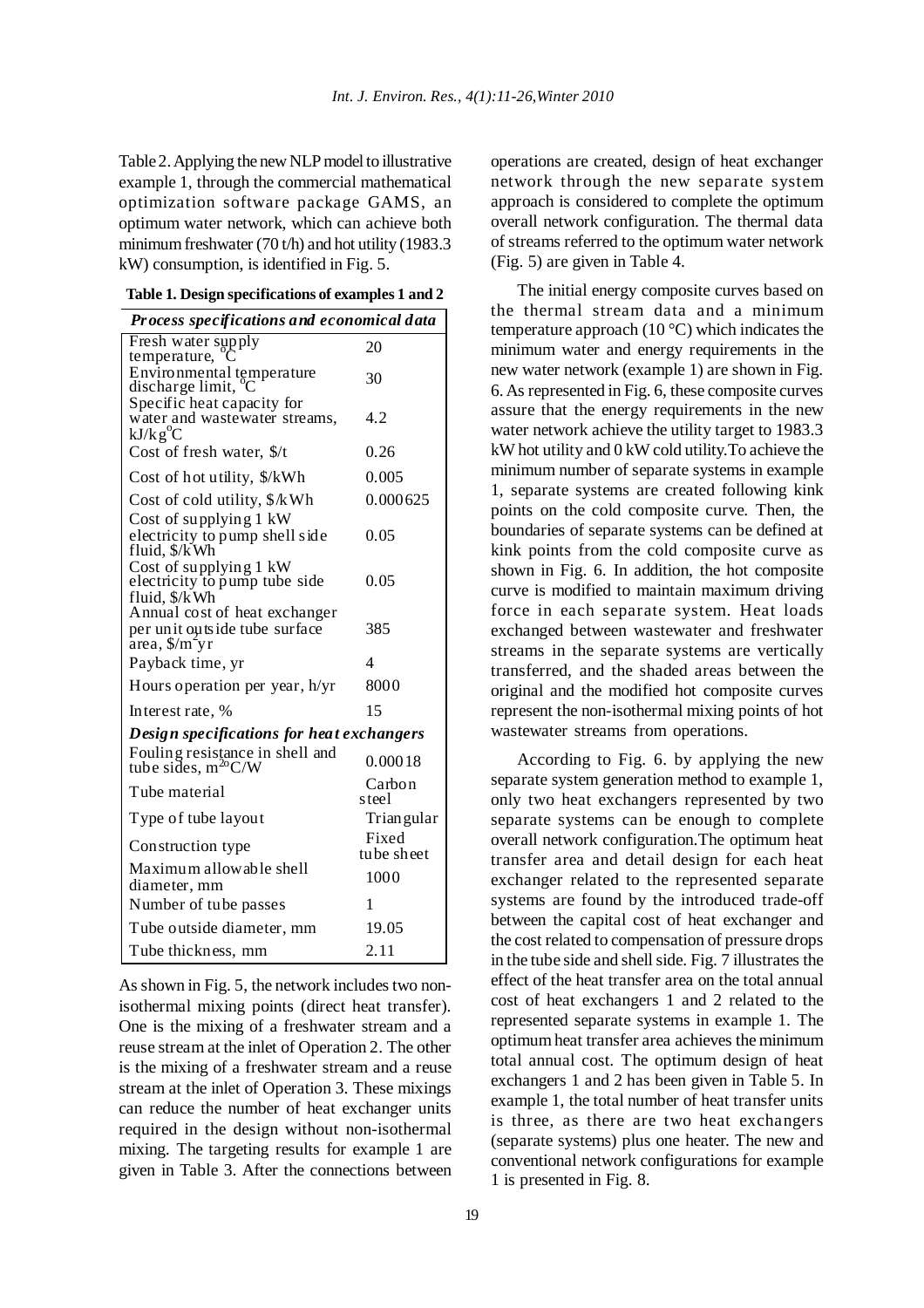## *Ataei, A. and Yoo, C. K.*

| O per ation i     | Contaminant j | $\Delta m_{i,j,out}$     | max<br>i, j, in | max<br>i, j, out | Inlet<br>temperature | Outlet<br>temperature     |
|-------------------|---------------|--------------------------|-----------------|------------------|----------------------|---------------------------|
|                   |               | $\mathbf{kg}/\mathbf{h}$ | ppm             | ppm              | $\rm ^{o}C$          | $\mathbf{O}_{\mathbf{C}}$ |
|                   | А             | 3                        | $\Omega$        | 100              |                      |                           |
| Operation 1       | B             | 2.4                      | $\Omega$        | 80               | 90                   | 80                        |
|                   | C             | 1.8                      | $\Omega$        | 60               |                      |                           |
|                   | А             | 4                        | 50              | 150              |                      |                           |
| Operation 2       | B             | 3                        | 40              | 115              | 50                   | 40                        |
|                   | C             | 3.6                      | 15              | 105              |                      |                           |
|                   | A             | 1.5                      | 50              | 125              |                      |                           |
| Operation $\beta$ | B             | 0.6                      | 50              | 80               | 85                   | 70                        |
|                   | $\mathcal{C}$ | 2                        | 30              | 130              |                      |                           |

### **Table 2. The operating data of example 1**

### **Table 3. The targeting results for example 1**

| Targeted requirements                     |          |
|-------------------------------------------|----------|
| Fresh water, t/h                          | 70       |
| Hot utility, kW                           | 1983.3   |
| Cold utility, kW                          | $\theta$ |
| Annual cost of fresh water, \$/yr         | 145600   |
| Annual cost of hot utility, $\frac{f}{x}$ | 79333    |
| Annual cost of cold utility, \$/yr        | $\theta$ |
| Total annual cost of operating, \$/yr     | 224933   |

| Table 4. Thermal steam data from the water network of Fig. 5. |                                |                                        |                                                  |                         |  |
|---------------------------------------------------------------|--------------------------------|----------------------------------------|--------------------------------------------------|-------------------------|--|
| <b>Streams</b>                                                | Inlet<br>temper at ure<br>(°C) | Outlet<br>temperature<br>$(^{\circ}C)$ | <b>Heat flow capacity</b><br>(kW <sup>o</sup> C) | <b>Enthalpy</b><br>(kW) |  |
| Freshwater to operation 1 and a mixing<br>point               | 20                             | 90                                     | 46.6667                                          | 3266.669                |  |
| Freshwater to a mixing point                                  | 20                             | 40                                     | 35                                               | 700                     |  |
| Wastewater from operation 1                                   | 80                             | 30                                     | 11.6667                                          | 583.335                 |  |
| Wastewater from operation 2                                   | 40                             | 30                                     | 46.6667                                          | 466.667                 |  |
| Wastewater from operation 3                                   | 70                             | 30                                     | 23.3333                                          | 933.332                 |  |

# **Table 5. Optimum design of heat exchangers 1 and 2 for example 1**

|                  | Number of shell in series   |       | Tube counts           | 112              |
|------------------|-----------------------------|-------|-----------------------|------------------|
|                  | Number of shell in parallel |       | Number of tube passes | 1                |
|                  | Shell diameter, mm          | 384   | Tube layout           | 30               |
| HEX <sub>1</sub> | Tube thickness, mm          | 2.11  | Baffle cut, %         | 45               |
|                  | Tube outside diameter, mm   | 19.05 | Baffle spacing, mm    | 450              |
|                  | Tube pitch, mm              | 25    | Baffle type           | Single segmental |
|                  | Tube length, m              | 2.438 | Area, $m2$            | 16.33            |
|                  | Number of shell in series   |       | Tube counts           | 73               |
|                  | Number of shell in parallel |       | Number of tube passes | т.               |
|                  | Shell diameter, mm          | 315   | Tube layout           | 30               |
| HEX <sub>2</sub> | Tube thickness, mm          | 2.11  | Baffle cut, %         | 45               |
|                  | Tube outside diameter, mm   | 19.05 | Baffle spacing, mm    | 450              |
|                  | Tube pitch, mm              | 25    | Baffle type           | Single segmental |
|                  | Tube length, m              | 2.438 | Area, $m2$            | 10.65            |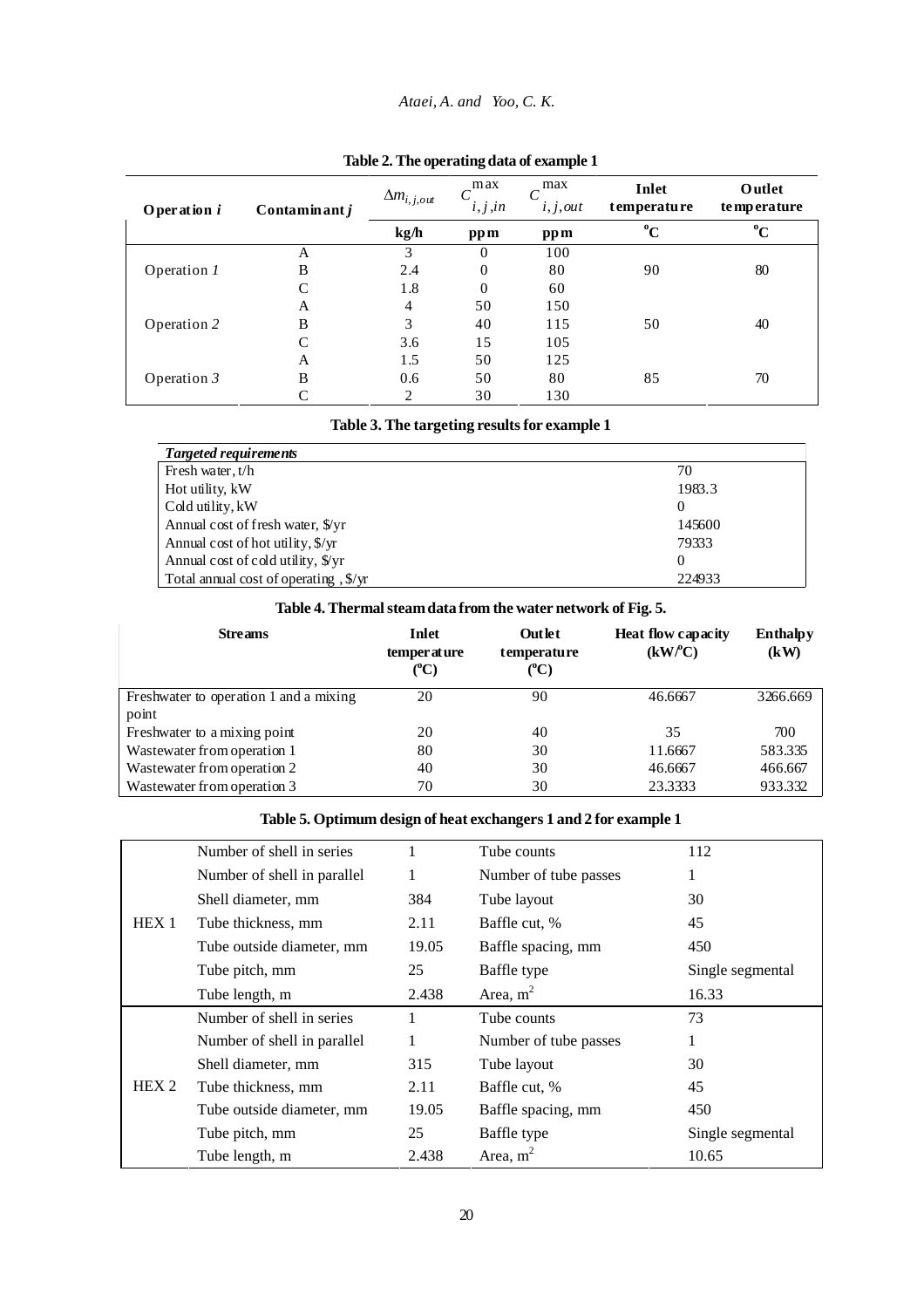

**Fig. 5. An optimum water network for example 1**



**Fig. 6. New separate system approach for example 1**





#### *Example 2*

The second example is a multiple-contaminant problem with heat loss inside unit operations and with water loss in operations  $1 \& 5$ , water gain in operation 3 and water fixed flowrate in operations 2 & 4. The limiting water-using operations data of example 2 are given in Table 6.Formulating and solving the presented NLP model to illustrative example 2, through the GAMS optimization software, an optimum water network, which can achieve both minimum freshwater (93.02 t/h) and hot utility (4923.1 kW) consumption, is shown in Fig. 9. The targeting results for example 2 are given in Table 7.

After the connections between operations are created, optimum design of heat exchanger network can be achieved similar to example 1. In other words, only formulation of the presented NLP model for non-isothermal mixing point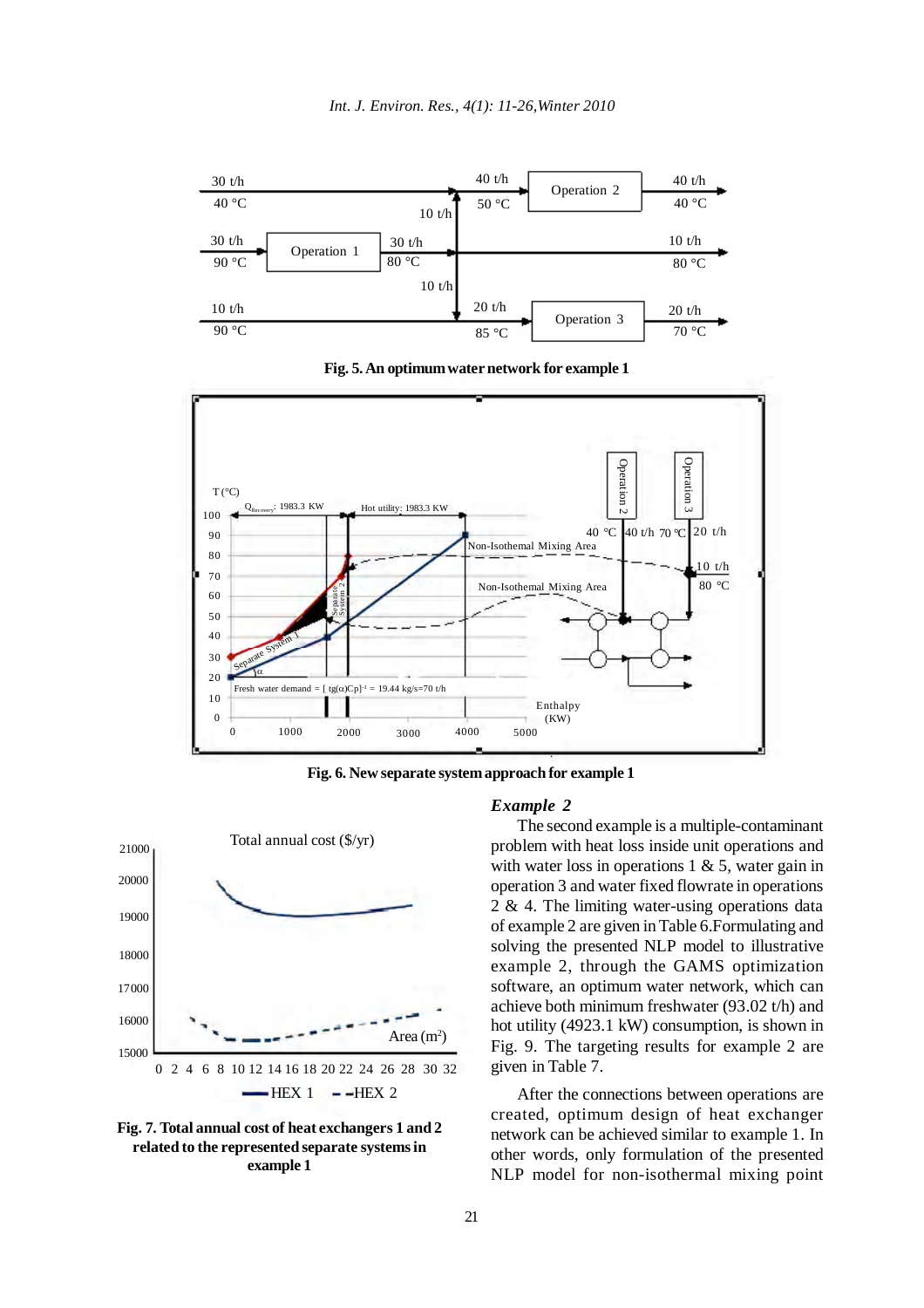

**Fig. 8. (a) New network configuration, (b) Conventional network configuration for example 1**

**Table 6. The operating data of example 2**

| <b>Operation</b> i | Contaminant $j$ | $\sim$ max<br>i, j, in | $\sim$ max<br>i, j, out | $\mathcal{L}$ lim<br>$i$ $jn$ | $\mathcal{C}$ lim<br>i, out | Inlet<br>temperature | Outlet<br>temperature |
|--------------------|-----------------|------------------------|-------------------------|-------------------------------|-----------------------------|----------------------|-----------------------|
|                    |                 | pp m                   | pp m                    | t/h                           | t/h                         | $\rm ^{o}C$          | $\mathbf{C}^0$        |
|                    | А               | 100                    | 1000                    | 80                            |                             |                      |                       |
| Operation 1        | B               | 10                     | 100                     |                               | 20                          | 92                   | 80                    |
|                    | A               | 300                    | 800                     |                               | 50                          | 78                   | 75                    |
| Operation 2        | B               | 200                    | 700                     | 50                            |                             |                      |                       |
|                    | A               | $\mathbf{0}$           | $\overline{0}$          |                               | 40                          | 95                   | 80                    |
| Operation 3        | B               | $\Omega$               | $\Omega$                | 10                            |                             |                      |                       |
|                    | A               | $\theta$               | $\theta$                |                               | 10                          |                      |                       |
| Operation 4        | B               | $\theta$               | $\theta$                | 10                            |                             | 75                   | 60                    |
| Operation 5        | A               | 10                     | 100                     |                               |                             |                      |                       |
|                    | B               | 10                     | 50                      | 15                            | 5                           | 65                   | 60                    |

### **Table 7. The targeting results for example 2**

| Targe ted re quirements                        |              |
|------------------------------------------------|--------------|
| Fresh water, t/h                               | 93.02        |
| Hot utility, kW                                | 4923.1       |
| Cold utility, kW                               |              |
| Annual cost of fresh water, \$/yr              | 193482       |
| Annual cost of hot utility, \$/yr              | 196924       |
| Annual cost of cold utility, $\frac{f}{x}$ /yr | $\mathbf{0}$ |
| Total annual cost of operating, \$/yr          | 390406       |

identification is different between example 1 and example 2, but the method for separate systems generation and optimum design of heat exchangers are the same in both of examples. The new and conventional network configurations for example 2 are presented in Fig.10.As shown in Fig. 10. the total number of heat transfer units for example 2 is three, as there are two heaters plus one heat exchanger (separate system). A comparison of designs from the conventional and new approaches for examples 1 and 2 is made in Table 8. As presented in Table 8. the new approach provides a better design with less utility usage, fewer heat transfer units and smaller total annual cost for both of examples.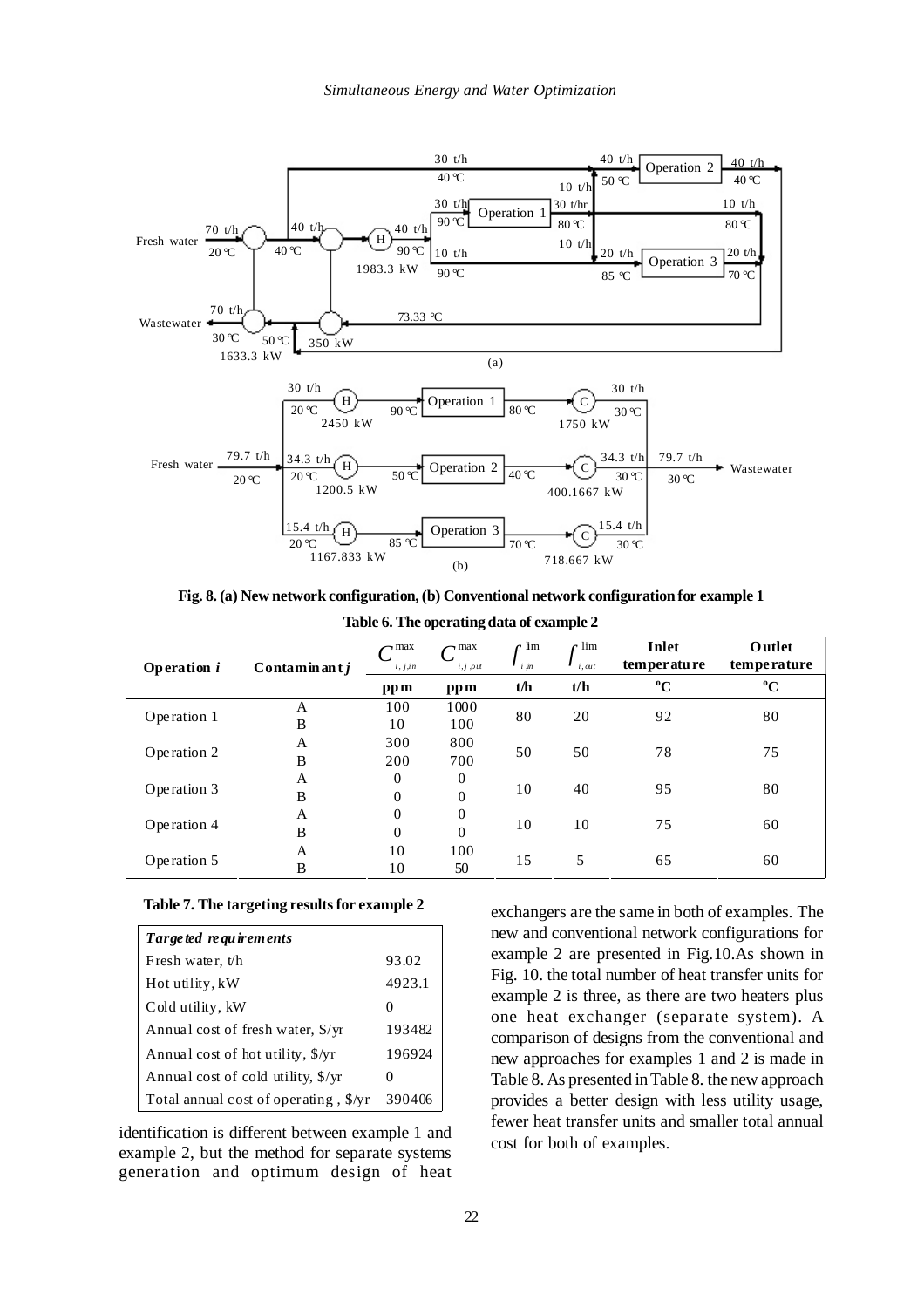

**Fig. 9. An optimum water network for example 2**

|         | <b>Requirements</b>           | New design | <b>Conventional design</b> | Saving, % |
|---------|-------------------------------|------------|----------------------------|-----------|
| ∼       | Fresh water, t/h              | 70         | 79.7                       | 12.2      |
|         | Hot utility, kW               | 1983.3     | 4818.3                     | 58.8      |
|         | Cold utility, kW              | $\Omega$   | 2869                       | 100       |
| Example | Number of heat transfer units | 3          | 6                          | 50        |
|         | Total annual cost, \$/yr      | 259333     | 474853                     | 45.4      |
| $\sim$  | Fresh water, t/h              | 93.02      | 165                        | 43.6      |
|         | Hot utility, kW               | 4923.1     | 12407.5                    | 60.3      |
|         | Cold utility, kW              | $_{0}$     | 6650                       | 100       |
| Example | Number of heat transfer units | 3          | 10                         | 70        |
|         | Total annual cost, \$/yr      | 409793     | 1066750                    | 61.6      |





**Fig. 10. (a) New network configuration, (b) Conventional network configuration for example 2**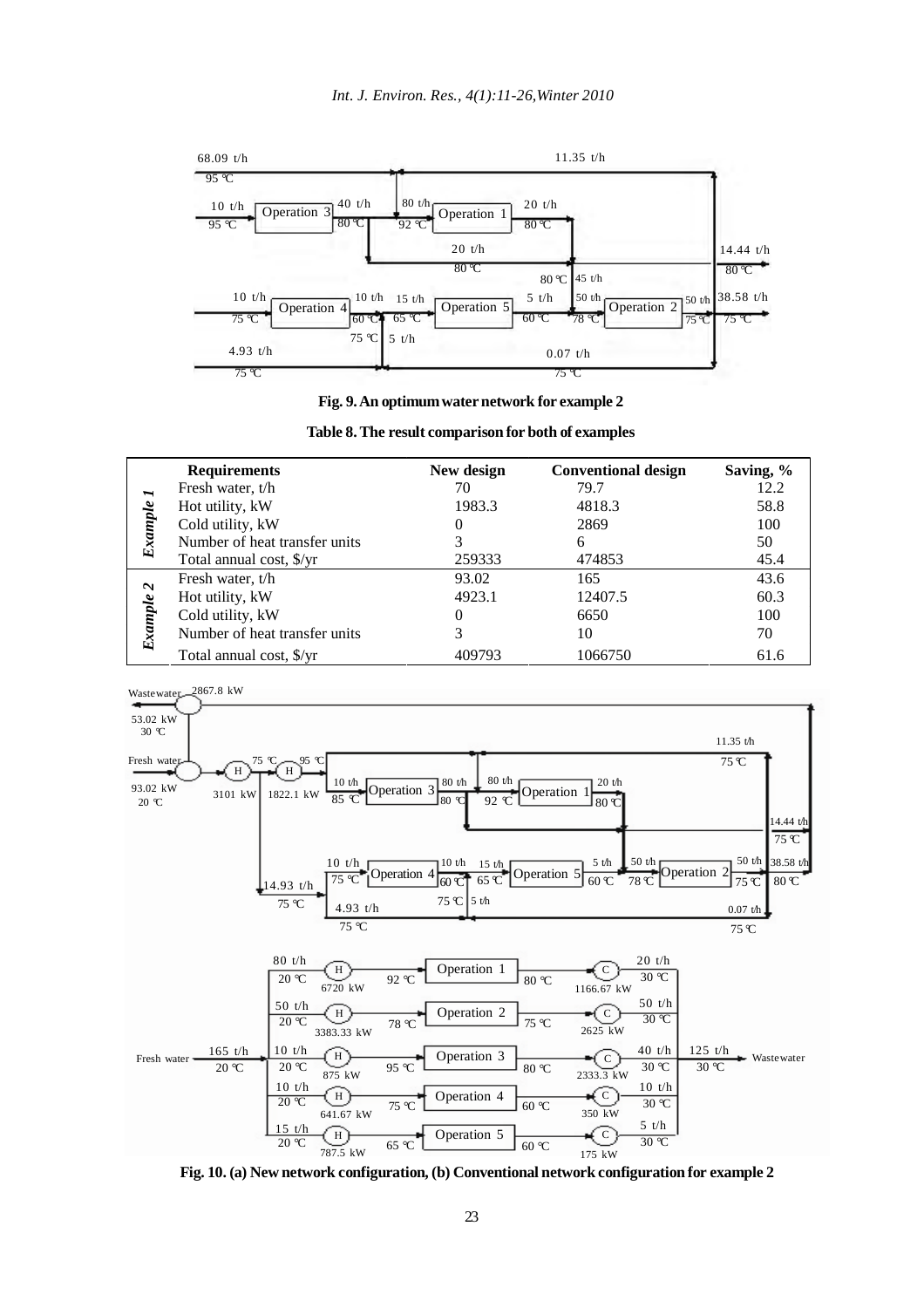# **CONCULSION**

Process integration has been highlighted in this paper to provide a new systematic design methodology for the problem of simultaneous energy and water minimization in multiplecontaminant systems with consideration of flowrate changes and heat losses inside unit operations.

The method relies on two sequential design aspects to achieve the water and energy targets; new method for non-isothermal mixing points identification and new separate system generation. In the new method for non-isothermal mixing point's identification, reuse options of water within the water-using systems with multiple-contaminant are exploited not only from the point of view of contaminant concentration, but also considering energy. An NLP model is proposed to identify feasible non-isothermal mixing points, which create an overall water network with minimum freshwater and utility consumption. Then, new separate system generation is developed to design a simplified heat exchanger network. The new approach provides a heat exchanger network with fewer heat transfer units and optimal heat transfer area.

### **NOMENCLATURE**

| $A_{ij}$      | Inside tube surface area in separate<br>system <i>j</i> , $m^2$                                                     | $C_w$                          | Annual cost of fresh water, $$. h/t.$ yr                                                     |
|---------------|---------------------------------------------------------------------------------------------------------------------|--------------------------------|----------------------------------------------------------------------------------------------|
| $A_{lmj}$     | Log mean of inside and outside, tube<br>surface areas in separate system j, $m2$                                    | $C_{i,j,in}^{\max}$            | Maximum allowable concentration<br>of contaminant $j$ at the inlet of<br>operation $i$ , ppm |
| $A_{oj}$      | Outside tube surface area in separate<br>system <i>j</i> , $m2$                                                     | $D_{\ddot{\hbox{\tiny\it u}}}$ | Tube inside diameter in separat<br>system $i, m$                                             |
| C             | Cooler                                                                                                              | $D_{oi}$                       | Tube outside diameter in separat<br>system $i, m$                                            |
| $C_{Aj}$      | Annual cost of heat exchanger per unit<br>outside tube surface area in separate<br>system j, $\frac{2}{m}$ yr       | $E_{ii}$                       | Power loss inside tubes per un<br>outside tube area in separate syster<br>j, $kW/m^2$        |
| $C_{\rho}$    | Annual cost of energy, $\frac{8}{k}Wyr$                                                                             | $E_{oi}$                       | Power loss outside tubes per un<br>outside tube area in separate syster<br>j, $kW/m^2$       |
| $C_{i,j,in}$  | Average contaminant $j$ concentration of<br>inlet stream to operation <i>i</i> , <i>ppm</i>                         | $f_{Ai}$                       | $A_{ij}/A_{oj}$                                                                              |
| $C_{ii}$      | Cost of supplying 1 kW electricity to<br>pump tube side fluid in separate system j,<br>\$/kWyr                      | $f_i$                          | Inlet fresh water<br>flowrate<br>operation <i>i</i> , $t/h$                                  |
| $C_{i,j,out}$ | Average contaminant $j$ concentration of<br>outlet stream from operation <i>i</i> , <i>ppm</i>                      | $f_i^{\mathit{fixed}}$         | fixed flowrate of operation <i>i</i> , $t/h$                                                 |
| $C_{k,j,out}$ | Average contaminant $j$ concentration of<br>outlet stream from operation $k$ , ppm                                  | $f_{i, gain}$                  | increase in the flowrate through<br>operation i, $t/h$                                       |
| $C_{oj}$      | Cost of supplying 1 kW electricity to<br>pump shell side fluid in separate system<br>j, $\frac{\mathcal{S}}{kW}$ yr | $f_{i,bss}$                    | water loss through operation i, $t/h$                                                        |

The presented simultaneous water and energy minimization technique has been tested through two multiple-contaminant examples that one of those was with water flowrate changes. Optimization was made using the commercial mathematical optimization software package GAMS. The results of the analysis for example 1 demonstrated 12.2% of fresh water, 58.8% of hot utility, 100% of cold utility, 50% of number of heat transfer units and 45.4% of total cost saving relevant to the conventional design method. In addition, the results of the new water and energy minimization for example 2 showed 43.6% of fresh water, 60.3% of hot utility, 100% of cold utility, 70% of number of heat transfer units and 61.6% of total cost saving relevant to the conventional design method. Consequently, applying the presented methodology to the industrial large-scale problems can provide more water and energy conservational opportunities.

### **ACKNOWLEDGEMENTS**

This work is supported by Brain Korea 21 project (environmental informatics program), the Korea Science and Engineering Foundation (KOSEF) grant funded by the Korea

|  | Annual cost of fresh water, $$. h/t.yr$ |  |
|--|-----------------------------------------|--|

- Maximum allowable concentrations of contaminant *j* at the inlet of operation *i*, *ppm*
- Tube inside diameter in separate system *j*, *m*
- Tube outside diameter in separate system *j*, *m*
- $E_{ii}$ Power loss inside tubes per unit outside tube area in separate system *j*, *kW/m<sup>2</sup>*
	- Power loss outside tubes per unit outside tube area in separate system  $i, \, \frac{kW}{m^2}$

$$
f_{Aj} \qquad A_{ij}/A_{oj}
$$

$$
f_i^{fixed}
$$
 fixed flowrate of operation *i*, *t/h*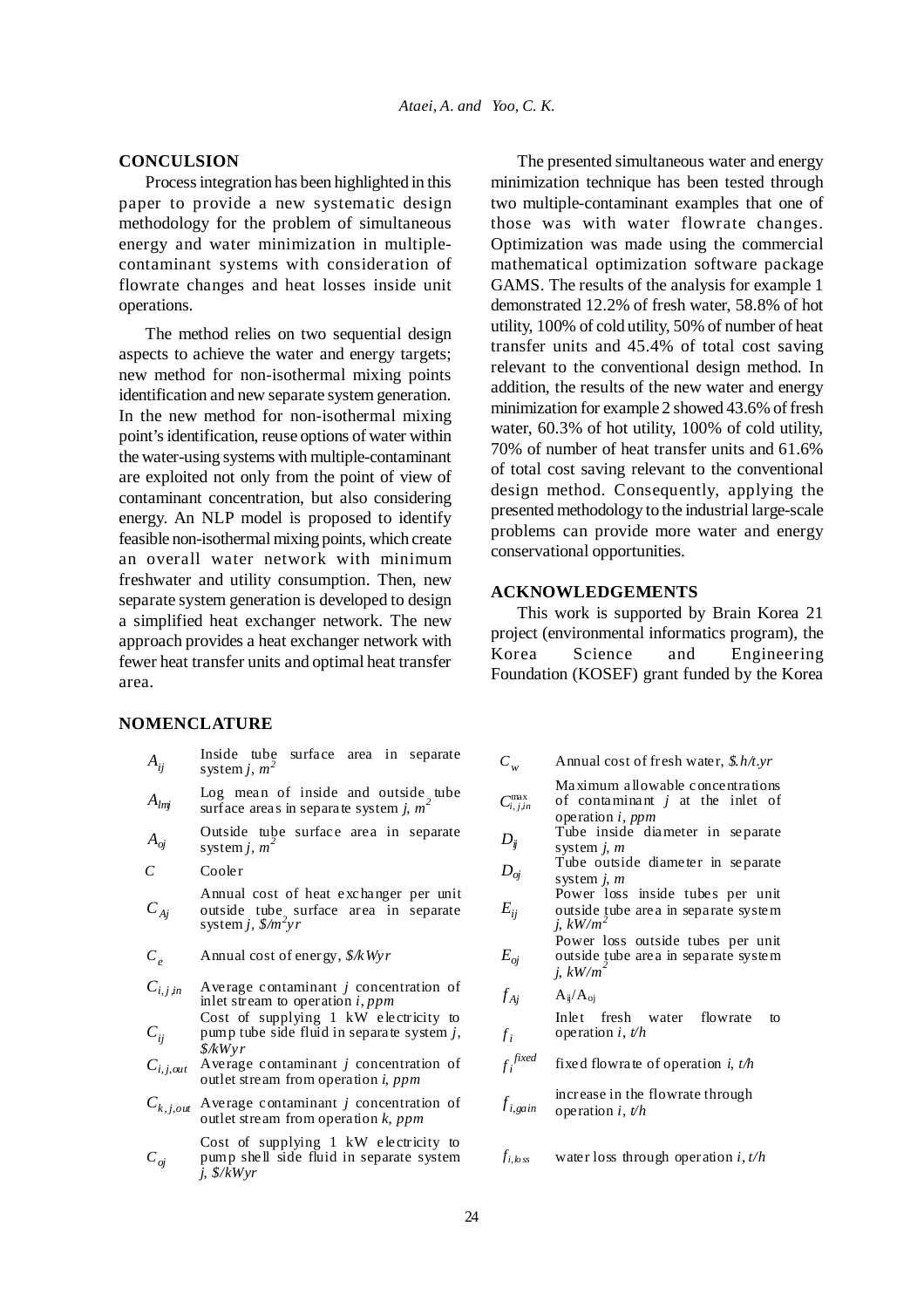| $C_p$                  | Specific heat capacity, $k J / k g^{\circ} C$                                                                             | $F_{\eta}$     | Multipass exchanger factor<br>in separate system j                                                                 |
|------------------------|---------------------------------------------------------------------------------------------------------------------------|----------------|--------------------------------------------------------------------------------------------------------------------|
| $C_{i,j,out}^{\max}$   | maximum allowable concentrations of<br>contaminant <i>j</i> at the outlet of operation <i>i</i> ,<br>ppm                  | H              | Heater                                                                                                             |
| $h_{f_{i}j}$           | Fouling coefficient of inside tubes in<br>separate system j, $W/m^{20}C$                                                  |                | $Q_{\rm Re\,cov\textit{e}ry\textbf{}}$ Heat recovery, kW                                                           |
| $h_{f_oj}$             | Fouling coefficient of outside tubes in<br>separate system j, $W/m^{20}C$<br>Coefficient of heat transfer inside tubes    | $q_j$          | Rate of indirect heat transfer in<br>separate system j, $kW$<br>Minimum cross-sectional area for                   |
| $h_{ii}$               | in separate system j, $W/m^{20}C$                                                                                         | $S_{oj}$       | flow across tubes in separate<br>system <i>i</i> , $m^2$                                                           |
| $h_{oi}$               | Coefficient of heat transfer outside tubes<br>in separate system j, $W/m^{20}C$                                           | T              | Temperature, ${}^{\circ}C$                                                                                         |
| $h_{t}$                | Combined coefficient for tube wall and<br>dirt films in separate system j, $W/m^{20}C$                                    | $T_{\theta}$   | Temperature of freshwater source,<br>$^oC$                                                                         |
| k                      | Unit conversion factor, $0.2778$                                                                                          | $t_{1i}$       | Shell side inlet temperature in<br>separate system j, ${}^{\circ}C$                                                |
| $k_{wj}$               | Thermal conductivity of tube wall in<br>separate system j, $W/m^{\circ}C$                                                 | $t_{2i}$       | Shell side outlet temperature in<br>separate system j, ${}^{\circ}C$                                               |
| $L_i$                  | Lagrangian function for separate system<br>$j, \frac{g}{yr}$                                                              | $T_{1i}$       | Tube side outlet temperature in<br>separate system j, ${}^{\circ}C$                                                |
| $L_{t}$                | Length of tubes in separate system j, $m$                                                                                 | $T_{2j}$       | Tube side inlet temperature in<br>separate system j, ${}^{\circ}C$                                                 |
| $l'_i$                 | Thickness of tube wall in separate<br>system $j$ , $m$                                                                    | $TC_i$         | Total annual cost of the heat<br>exchanger in separate system $j$ ,<br>$\frac{f}{f}$                               |
| $M_{ii}$               | Flowrate of fluid inside tubes in separate<br>system <i>i</i> , $t/h$                                                     | $T_{fi}$       | Temperature of inlet fresh water<br>stream to operation $i, {}^{o}C$                                               |
| M in                   | <i>Minimization</i>                                                                                                       | $T_{i,m}$      | Average temperature of inlet<br>stream to operation i, ${}^{\circ}C$                                               |
| $N_{cj}$               | Number of clearances for flow between<br>tubes across shell axis in<br>separate<br>system $j$                             | $T_{i,out}$    | Average temperature of<br>outlet<br>stream from operation i, ${}^{\circ}C$                                         |
| NLP                    | Non-linear programming                                                                                                    | $T_{j,out}$    | Average temperature of outlet<br>stream from operation j, ${}^{\circ}C$                                            |
| $n_{operations}$       | Number of operations                                                                                                      | $U_{oj}$       | Overall<br>c oe ffic ie nt<br>οf<br>heat<br>transfer based on outside tube<br>area in separate system j, $W/m^2 C$ |
| $N_{ti}$               | Number of tubes in the exchanger in<br>separate system $j$                                                                | $W_i$          | Flowrate of steam from operation<br>i to waste water treatment, $t/h$                                              |
| OPCOST                 | Total anuual cost of operating, \$/yr                                                                                     | $X_{i,k}$      | Flowrate of stream from operation<br>k to operation i, $t/h$                                                       |
| OP <sub>1,2,3,4</sub>  | Water-using operations                                                                                                    | $X_{k,i}$      | Flowrate of stream from operation<br><i>i</i> to operation $k$ , $t/h$                                             |
| $Q_i$                  | Energy requirement for heating of inlet<br>freshwater stream to operation <i>i</i> , $kW$                                 |                |                                                                                                                    |
| <b>Greek Letters</b>   |                                                                                                                           |                |                                                                                                                    |
| $\Delta m_{i, j, tot}$ | Total mass transfer load of contaminant<br>j in operation <i>i</i> , $kg/h$<br>change in concentration of contaminant $j$ | $\omega_i$     | Lagrange multiplier for separate<br>system j, $\frac{g}{v}W/vr^{\circ}C$                                           |
| $\Delta m^{fixed}_{:}$ | due to the fixed mass load of<br>contaminant <i>i</i> transferred through                                                 | $\varphi_{ii}$ | Factor relating friction loss to $h_{ii}$                                                                          |

M ultipass exchanger factor in se parate syste m *j*

- Rate of indirect heat transfer in separate syste m *j, kW*
- M inimum c ross-sectional ar ea for flow ac ross tubes in separa te system  $j$ ,  $m^2$
- 
- $T_0$  **The film s**  $T_0$  **Temperature of freshwater source,**  $\overline{C}$
- Shell side inlet temperature in separate system *j*, <sup>*o*</sup>C
- Shell side outlet tempera ture in separate syste m *j, <sup>o</sup> C*
- Tube side outlet tempera ture in separate syste m *j, <sup>o</sup> C*
- Tube side inlet temperature in separate system *j*,  $^oC$
- Total annual cost of the heat exchanger in se pa rate system *j*, *\$/yr*
- Temperature of inlet fresh water stream to operation  $i, {}^{\circ}C$
- A verage temperature of inlet stream to operation  $i, {}^{\circ}C$
- *T <sup>i</sup>*,*out* Average temperature of outlet stream from operation *i*,  $^{0}C$
- Overall coefficient of heat
- transfer based on outside tube ar ea in separate system *j, W /m2 oC* Flow rate of steam from opera tion
- *i* to w aste wa te r treatme nt, *t/h*
- Flow rate of stream from operation *k* to oper ation *i*, *t/h*
- Flow rate of stream from operation *i* to operation  $k, t/h$ 
	- Lagrange m ultiplier for separa te system  $\tilde{j}$ ,  $\frac{g}{g}W/yr^{\delta}C$
	- $\varphi_{ii}$  Factor relating friction loss to  $h_{ii}$
- separate system  $j,m/s$   $\varphi_{oj}$ Factor relating friction loss to  $h_{oi}$

Ataei, A., Panjeshahi, M. H. and Gharaie, M. (2009a). New Method for Industrial Water Reuse and Energy Minimization. Int. J. Environ. Res., **3**, 289-300.

Ataei, A., Panjeshahi, M. H., Gharaie, M. and Tahouni N. (2009b). New Method for designing an optimum distributed cooling system for effluent thermal treatment. Int. J. Environ. Res., **3**, 155-166.

government (MEST) (KRF-2009-0076129) and funded by Seoul R&BD Program (CS070160).

operation *i*, *kg/h*

conta mina nt *j* tra nsfer red through

A verage velocity of fluid inside tube s in

A verage ve locity of fluid outside tube s at shell axis in separate syste m *j,m/s*

### **REFERENCES**

 $v_{ij}$ 

<sup>ν</sup> *oj*

Alva-Argaez, A. (1999). Integrated design of water systems. Ph.D. Thesis, University of Manchester, Institute of Science and Technology.